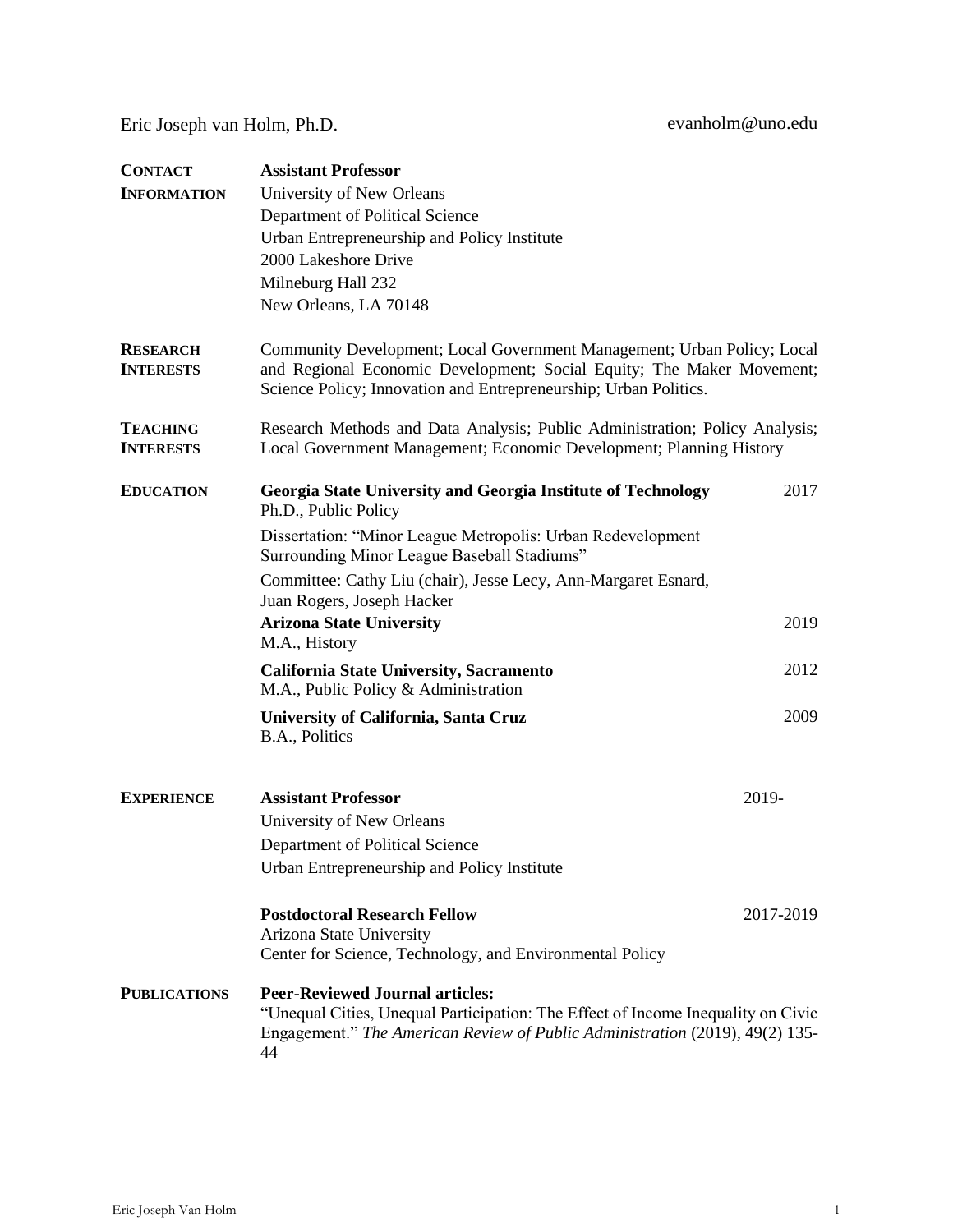"Gentrification in the Wake of a Hurricane: New Orleans after Katrina." *Urban Studies* (forthcoming) with Wyczalkowski

"Minor stadiums, major effects? Patterns and sources of redevelopment surrounding minor league baseball stadiums." *Urban Studies* (in press)

"Comparing the Collaboration Networks and Productivity of China-born and US-born Academic Scientists." *Science and Public Policy* (forthcoming) with Hu and Welch

"The Geography of Occupational Concentration among Low-Skilled Immigrants" *Economic Development Quarterly* (forthcoming) with Liu

"Uneven neighborhood recovery: damage from natural hazard events and neighborhood change in the Houston-Galveston region since 1970" City and Community (forthcoming) with Wyczalkowski, Esnard, and Lai

"Left on base: minor league baseball stadiums and gentrification." *Urban Affairs Review* (2018), Vol. 54(3) 632–657

"Makerspaces and local economic development." *Economic Development Quarterly* (2017) 31(2), 164-173.

"Leisure choices of the creative class." (2014), *Cities* 41(A): 38-43.

## **Conference Proceedings:**

"Makerspaces and contributions to entrepreneurship." *Procedia: Social and Behavioral Sciences* 195 (2015): 24-31.

## **Briefs and Popular Press:**

"The creative classes' greatest failure." *Journal of Policy Research in Tourism, Leisure and Events* 7(2) (2015): 204-207.

"Does starting new football programs help Universities?" *Scholars Strategy Network Policy Brief*. January 2016. With Sandy Zook.

"Syrians in Turkey are helping themselves with DIY development initiatives instead of being dependent on international aid." *Muftah*. July 2015.

## **Book Reviews:**

"Jerusalem: the spatial politics of a divided metropolis, by Anne B. Shlay and Gillad Rosen." *Urban Geography* (forthcoming)

"Circus Maximus: the economic gamble behind hosting the Olympics and the World Cup." *Journal of Policy Research in Tourism, Leisure and Events* (2016): 8(1), 96-98.

"The Tyranny of Experts: economists, dictators, and the forgotten rights of the Poor." *Journal of Human Development and Capabilities (2015), 16*(3), 469-471.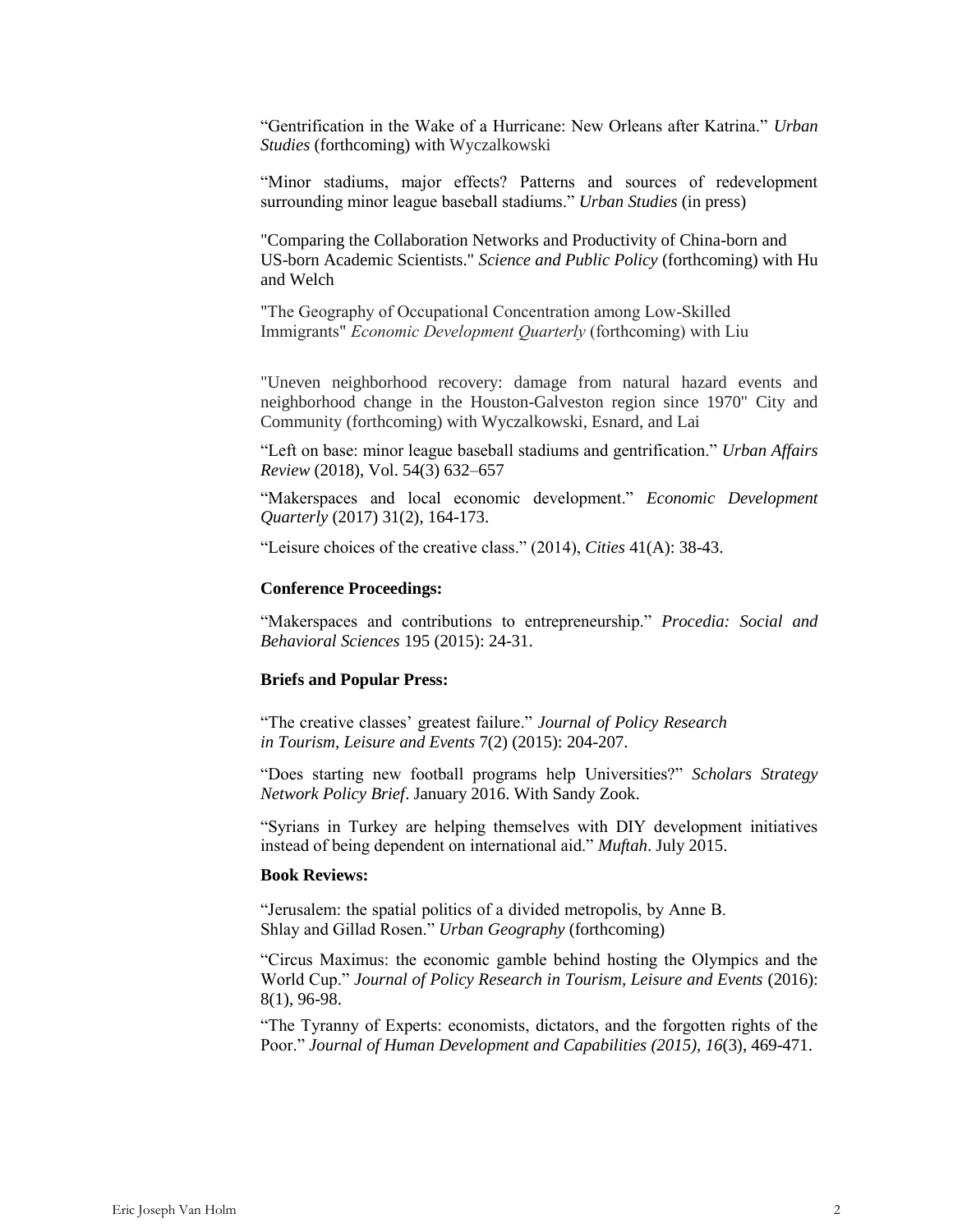## **Reports:**

|                                      | "Career opportunities: career technical education and the college completion<br>agenda. Part III: promising CTE policies from across the states." Institute for<br>Higher Education Leadership & Policy (2012). With Shulock, Moore, and<br>Harris                           |             |  |
|--------------------------------------|------------------------------------------------------------------------------------------------------------------------------------------------------------------------------------------------------------------------------------------------------------------------------|-------------|--|
|                                      | "Career opportunities: career technical education and the college completion<br>agenda. Part II: inventory and analysis of CTE programs in the California<br>community colleges." Institute for Higher Education Leadership & Policy (2012).<br>With Moore, Jez, and Shulock |             |  |
| <b>WORKING</b><br><b>PAPERS</b>      | "Urban Predictors of Foreign-Born Ph.D. Clusters." Journal of Urban Affairs,<br>revise and resubmit                                                                                                                                                                          |             |  |
|                                      | "Moving Against the Tide: Immigrant Reactions to Sub-National Policy<br>Changes" Presenting at UAA Conference                                                                                                                                                                |             |  |
|                                      | "Framing a Long-term Research Agenda on the Globalization of the Scientific<br>Workforce", Research Policy, under review                                                                                                                                                     |             |  |
|                                      | "Incentives for Patenting by Foreign-Born University Scientists", Presenting at<br><b>APPAM Conference</b>                                                                                                                                                                   |             |  |
|                                      | "Understanding the Decline in the Inter-Urban and Intra-Urban Mobility of<br>Immigrants"                                                                                                                                                                                     |             |  |
| <b>TEACHING</b><br><b>EXPERIENCE</b> | Instructor - PUBPOL 599: Data-Driven Management<br>University of Washington                                                                                                                                                                                                  | Spring 2019 |  |
|                                      | Instructor – NLM 410 Social Entrepreneurship<br>Arizona State University                                                                                                                                                                                                     | Spring 2019 |  |
|                                      | Instructor – NLM 410 Social Entrepreneurship<br>Arizona State University                                                                                                                                                                                                     | Fall 2018   |  |
|                                      | Instructor – NLM 410 Social Entrepreneurship<br>Arizona State University                                                                                                                                                                                                     | Spring 2018 |  |
|                                      | Instructor - PMAP 4041 Introduction to Data Analysis<br>Georgia State University                                                                                                                                                                                             | Summer 2017 |  |
|                                      | Instructor - PMAP 4061 Introduction to Policy Analysis<br>Georgia State University                                                                                                                                                                                           | Fall 2016   |  |
|                                      | Facilitator - PUBP 1142 Teams and Collaboration<br>Georgia Institute of Technology                                                                                                                                                                                           | Fall 2016   |  |
|                                      | Facilitator - PUBP 1142 Teams and Collaboration<br>Georgia Institute of Technology                                                                                                                                                                                           | Fall 2015   |  |
|                                      | Instructor - PMAP 3111 Urban Political Economy<br>Georgia State University                                                                                                                                                                                                   | Spring 2015 |  |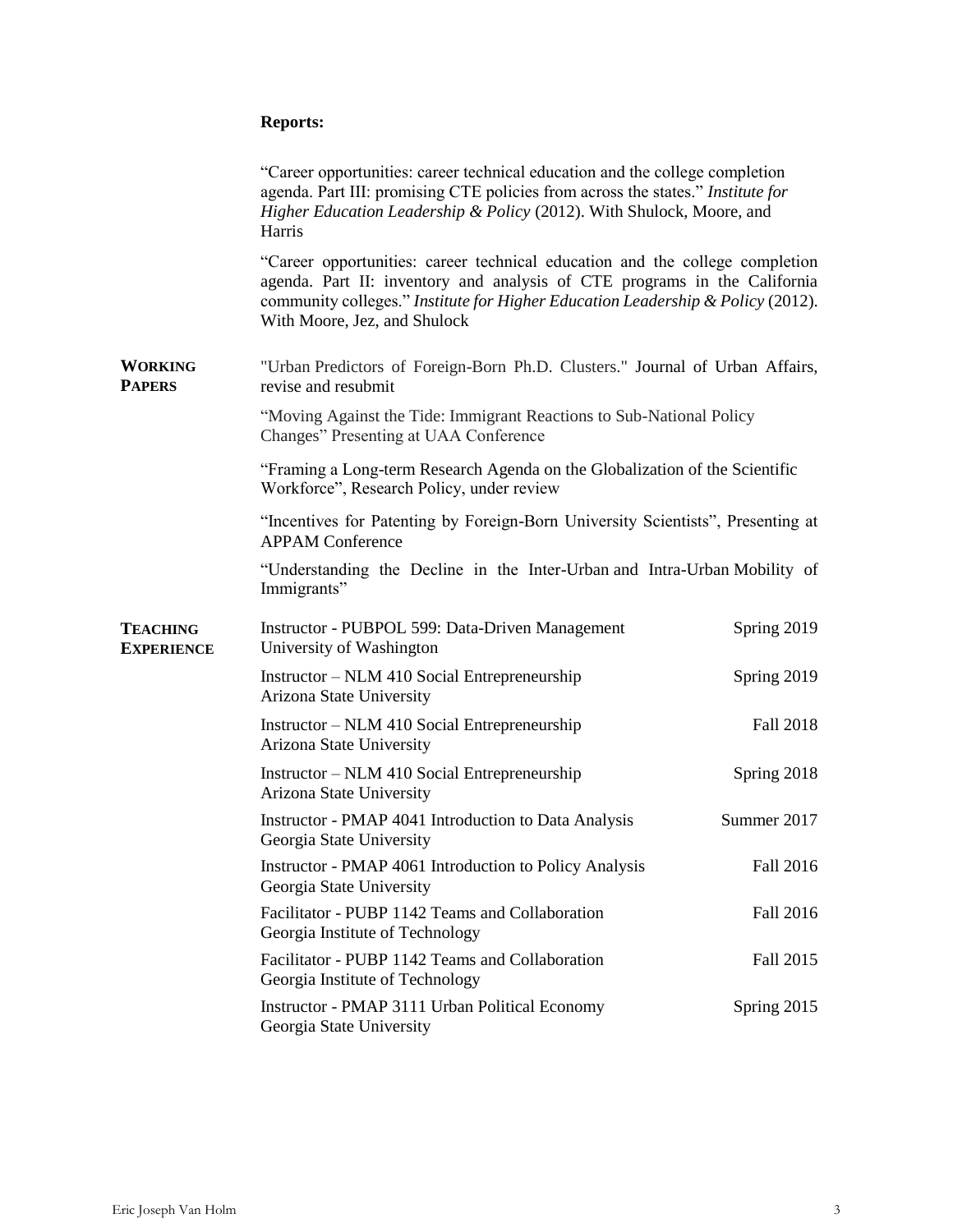| <b>HONORS AND</b><br><b>AWARDS</b>        | <b>Outstanding Doctoral Student in Public Policy</b><br>Georgia State University                                                                          | 2016       |
|-------------------------------------------|-----------------------------------------------------------------------------------------------------------------------------------------------------------|------------|
|                                           | Second Century Initiative University Fellowship<br>Georgia State University                                                                               | 2015-2017  |
|                                           | <b>Visiting Dissertation Fellow</b><br>Mercatus Center at George Mason University                                                                         | 2016-2017  |
|                                           | Georgia State University Dissertation Grant<br>Georgia State University                                                                                   | 2015       |
|                                           | Andrew Young School Dissertation Fellowship<br>Georgia State University                                                                                   | 2015       |
|                                           | Frédéric Bastiat Fellowship<br>Mercatus Center at George Mason University                                                                                 | 2015-2016  |
|                                           | Prestage-Cook Award<br>Southern Political Science Association                                                                                             | 2015       |
|                                           | Georgia Innovative Economic Development Intern<br>Georgia Institute of Technology                                                                         | 2014, 2015 |
|                                           | Graduate Student Paper Competition, Third Place<br>Ivan Allen College at Georgia Institute of Technology                                                  | 2015       |
|                                           | Jean Childs Young Scholarship<br>Georgia State University                                                                                                 | 2015       |
|                                           | Andrew Young Fellowship<br>Georgia State University                                                                                                       | 2012-2015  |
|                                           | Christy Jensen Distinguished Graduate Award<br>California State University, Sacramento                                                                    | 2012       |
| <b>CONFERENCE</b><br><b>PRESENTATIONS</b> | Urban Affairs Association, Science, Technology, and Indicators<br>Conference, and Association for Public Policy Analysis and<br>Management                | 2018       |
|                                           | Urban Affairs Association and American Society for Public<br>Administration                                                                               | 2017       |
|                                           | Urban Affairs Association, Association for Public Policy Analysis<br>and Management and Southern Political Science Association                            | 2016       |
|                                           | Association for Public Policy Analysis and Management, Urban<br>Affairs Conference and World Conference on Technology,<br>Innovation and Entrepreneurship | 2015       |
|                                           | <b>Western Economic Association</b>                                                                                                                       | 2014       |
|                                           | North American Meetings of the Regional Science Association<br>International and Western Economic Association                                             | 2013       |
| <b>SERVICE</b>                            | Chair, Public Education and Advocacy Committee<br><b>Urban Affairs Association</b>                                                                        | 2018-2020  |